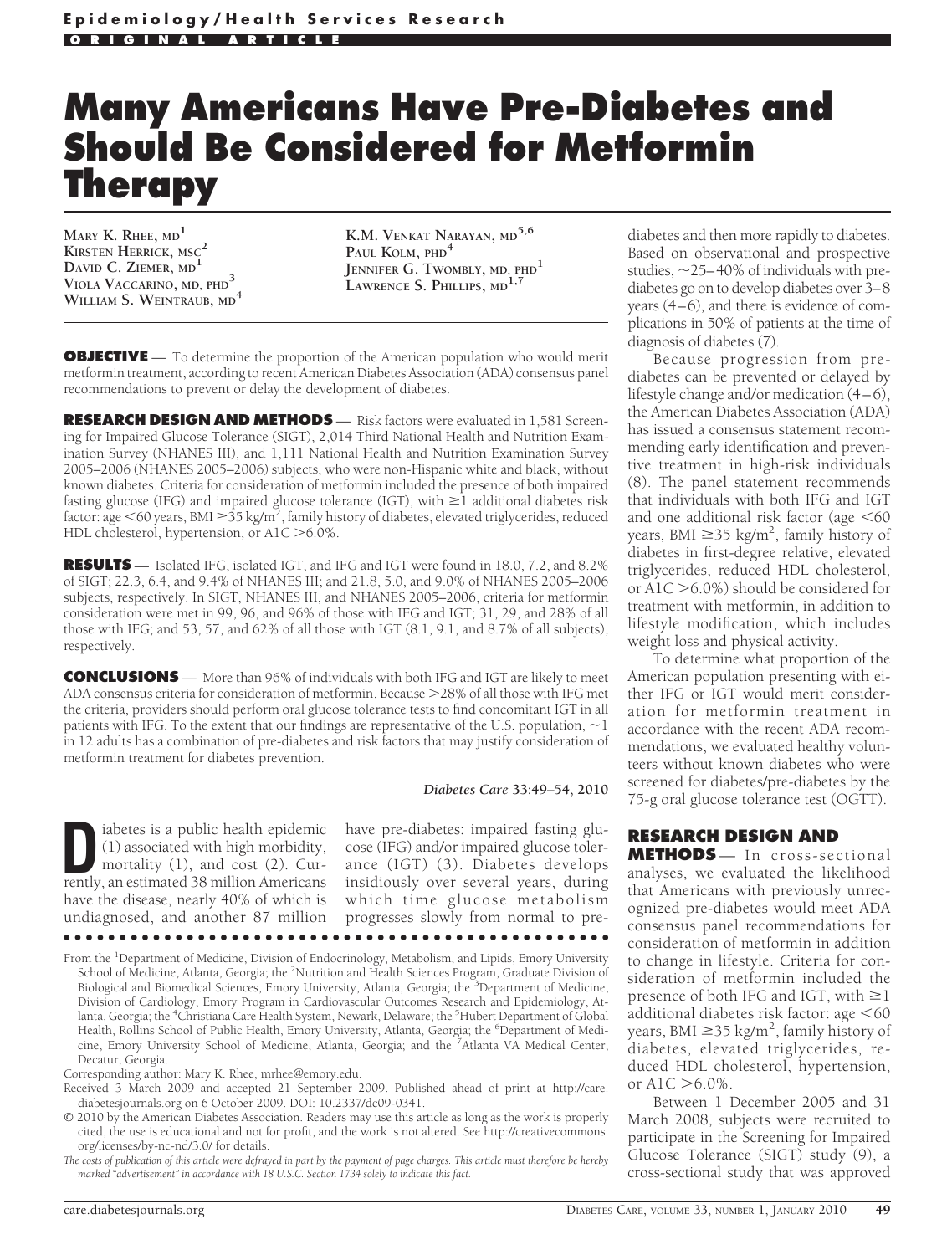## *Metformin indicated in many pre-diabetic patients*

by the Emory Institutional Review Board. The invitation to participate was extended to employees of the Grady Health System, Emory HealthCare, and Emory University and Morehouse Schools of Medicine as well as to members of the community. Criteria for eligibility were age  $\geq$  18 years, non-Hispanic white or black race, no prior diagnosis of diabetes, not pregnant or breast-feeding, not taking glucocorticoids, and being well enough to have worked during the previous week (without requiring actual employment). During recruitment, 4,024 individuals expressed initial interest in the study, among whom 2,111 were scheduled for first visits (selected largely on the basis of need to balance participant sex and race), 1,658 completed first visits, and 1,581 completed the protocol. All study visits were performed in the General Clinical Research Centers at Emory University Hospital and Grady Memorial Hospital. All subjects gave written informed consent before study participation.

We also evaluated subjects who took part in the Third National Health and Nutrition Examination Survey (NHANES III) (10) and the continuous National Health and Nutrition Examination Survey 2005– 2006 (NHANES 2005–2006) (11). NHANES is a program of studies conducted by the National Center for Health Statistics of the Centers for Disease Control and Prevention that include both interviews and physical examinations in a nationally representative sample to assess the health and nutritional status of adults and children in the U.S. NHANES III was conducted between 1988 and 1994. In 1999, the survey became a continuous program examining  $\sim$  5,000 individuals each year, which includes NHANES 2005–2006.

## Measurements in the SIGT study population

Demographic information was collected by self-report and included family history of diabetes in a first-degree relative, race, history of hypertension, history of diabetes, and current medication use. Height was measured with a stadiometer after shoes were removed. Weight was measured using digital scales with subjects in light clothing. Blood pressure was measured with digital manometers after subjects had been seated quietly for 5 min.

Classification of glucose tolerance was determined by a 75-g OGTT in accordance with ADA diagnostic criteria (12): normal glucose tolerance (NGT)—fasting

plasma glucose (FPG)  $<$ 100 mg/dl and 2-h postchallenge glucose  $\leq 140$  mg/dl; isolated IFG—FPG 100–125 mg/dl and 2-h postchallenge glucose <140 mg/dl; isolated IGT—FPG <100 mg/dl and 2-h postchallenge glucose 140–199 mg/dl; any IFG—FPG 100–125 mg/dl and 2-h postchallenge glucose 199 mg/dl; any  $IGT$ —FPG  $\leq 126$  mg/dl and 2-h postchallenge glucose 140–199 mg/dl; combined IFG and IGT—FPG 100–125 mg/dl and 2-h postchallenge glucose 140–199 mg/dl; and diabetes—FPG  $\geq$ 126 mg/dl or 2-h postchallenge glucose  $\geq$ 200 mg/dl. Isolated IFG was further subcategorized into fasting glucose between 100 and 109 mg/dl (IFG 100–109) and fasting glucose between 110 and 125 mg/dl (IFG 110–125). All OGTTs were begun before 11:00 A.M. after an overnight fast, with blood samples drawn at baseline, 1 h, and 2 h. Blood samples were also obtained for measurement of plasma lipids and A1C. Plasma glucose samples were obtained using sodium fluoride/ oxalate preservative. Plasma samples were centrifuged, separated, and frozen within 30 min. All samples were stored at 80°C until assayed. Chemical analyses were performed in the central clinical laboratory of the Grady Health System using an LX-20 analyzer (Beckman Coulter, Brea, CA); A1C measurement with this system is National Glycohemoglobin Standardization Program-certified.

# Statistical analysis

In the NHANES III database, a subset of adults aged  $\geq$  40 years had an OGTT performed. We analyzed only those who had no known history of diabetes, had completed the OGTT in the morning before 11:00 A.M. after an overnight fast of at least 9 h, for whom the 2-h postchallenge glucose level was measured between 100 and 135 min after ingestion of the glucose load, and had a survey weight value  $>$ 0. Among this subset  $(n = 2,833)$ , we included only those who were non-Hispanic black or white (to match our study population)  $(n = 2,057)$ .

In the NHANES 2005–2006 population, all subjects  $\geq$  12 years who were seen in the morning session were asked to have an OGTT performed. Subjects were eligible for the OGTT if they had fasted overnight for at least 9 h, reported no use of oral medications or insulin for diabetes, were not pregnant, did not have hemophilia, and did not receive cancer chemotherapy in the previous 3 weeks. All blood samples for the 2-h glucose measurement

were drawn between 100 and 135 min after ingestion of the glucose load. For our analysis, we included only those who were  $\geq 18$  years, had no known history of diabetes, were non-Hispanic black or white (to match our study population), and had a survey weight value  $>0$  ( $n=$ 1,154). Because some subjects had more than one blood pressure measurement, the average of the measurements was used for the analysis.

For the SIGT, NHANES III, and NHANES 2005–2006 subjects, age, BMI, and A1C were categorized using the cutoffs recommended by the ADA: age  $<60$ years, BMI  $\geq$ 35 kg/m<sup>2</sup>, and A1C  $>$ 6.0% (8). Other risk factors for diabetes that were not specifically defined by the ADA were categorized according to the American Heart Association/National Heart, Lung, and Blood Institute (AHA/NHLBI) diagnostic criteria for metabolic syndrome (12): presence of hypertension by history, systolic blood pressure >130 mmHg or diastolic blood pressure >85 mmHg, triglyceride level  $\geq 150$  mg/dl, and HDL cholesterol 40 mg/dl in men and 50 mg/dl in women. Given the high number of subjects in NHANES III and NHANES 2005–2006 whose reporting of the diabetes status of one or more firstdegree relatives was either not known or left blank (NHANES III,  $n = 1,163$ ; NHANES 2005–2006, *n* = 116), relatives whose diabetes status was missing or not known were assumed to not have diabetes, a method that was also implemented for the analysis of the SIGT study group. In addition, subjects with missing values for the remaining risk factors were excluded from analysis (NHANES III: 1 missing blood pressure measurement or hypertension history, 7 missing A1C values, 27 missing triglyceride values, and 35 missing HDL cholesterol values; NHANES 2005–2006: 32 missing blood pressure measurements or hypertension history, 8 missing BMI measurements, 2 missing A1C values, 4 missing triglyceride values, and 4 missing HDL values), leaving 2,014 subjects in NHANES III and 1,111 subjects in NHANES 2005–2006 to be analyzed for metformin consideration.

Means and frequencies were determined in aggregate and by subgroup analysis of the different glucose tolerance categories. All SIGT analyses were performed using SPSS 15.0 (SPSS, Chicago, IL). All NHANES III and NHANES 2005– 2006 analyses were conducted using SUDAAN statistical software (version 10)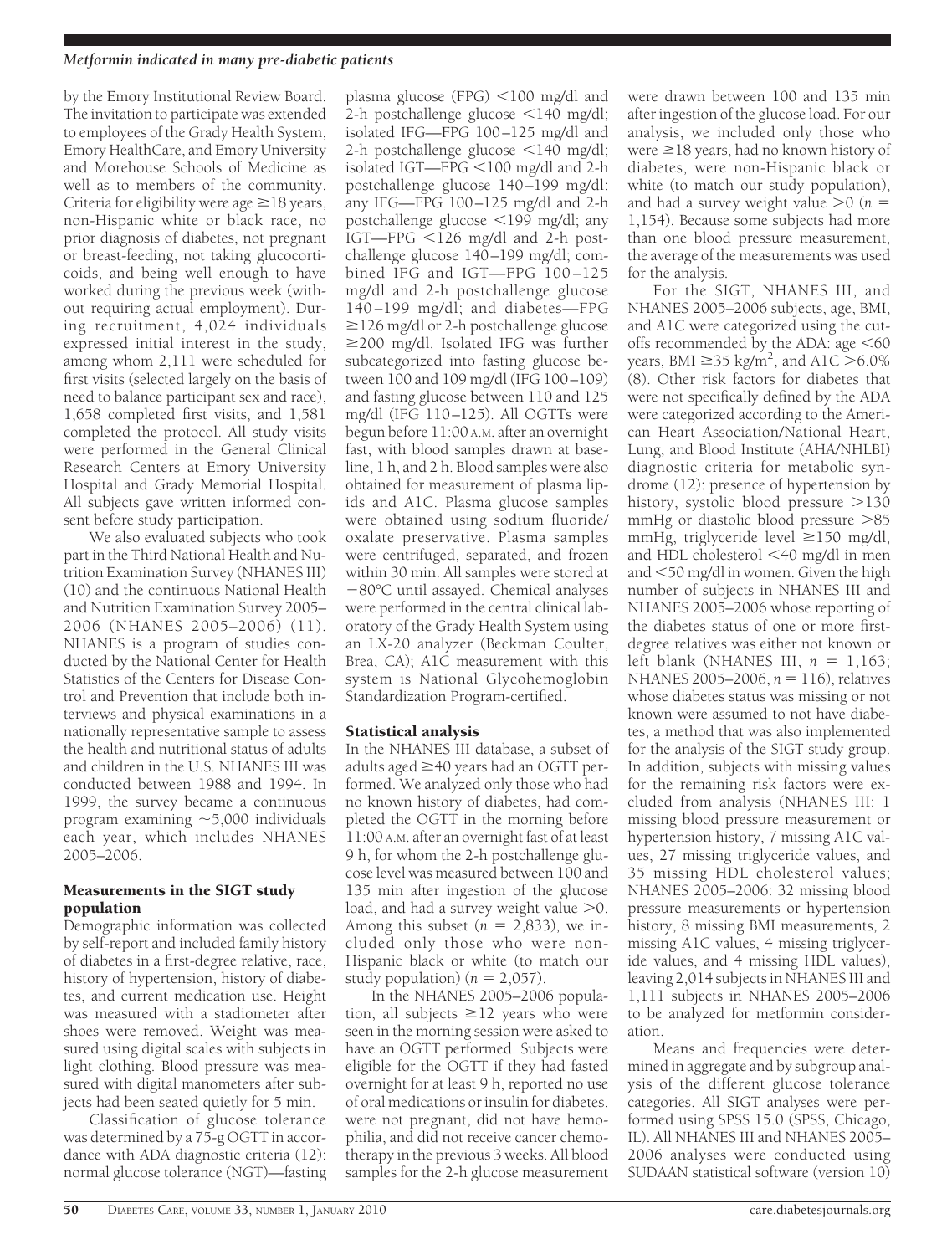## **Table 1—***Characteristics of study subjects*

|                                  | <b>SIGT</b>     | <b>NHANES III</b>  | NHANES 2005-2006   |
|----------------------------------|-----------------|--------------------|--------------------|
|                                  |                 |                    |                    |
| n                                | 1,581           | $2,014$ (weighted) | $1,111$ (weighted) |
| Age (years)                      | $48 \pm 0.3$    | $55 \pm 0.5$       | $46 \pm 1.0$       |
| Male sex $(\%)$                  | $42 \pm 0.01$   | $47 \pm 1.1$       | $49 \pm 1.7$       |
| Black $(\%)$                     | $58 \pm 0.01$   | $10 \pm 0.8$       | $13 \pm 2.1$       |
| BMI $(kg/m2)$                    | $30 \pm 0.2$    | $27 \pm 0.2$       | $28 \pm 0.2$       |
| AlC $(\%)$                       | $5.4 \pm 0.01$  | $5.4 \pm 0.02$     | $5.3 \pm 0.02$     |
| Glucose tolerance categories (%) |                 |                    |                    |
| <b>NGT</b>                       | $62.1 \pm 0.01$ | $54.3 \pm 1.5$     | $59.1 \pm 3.2$     |
| IFG isolated                     | $18.0 \pm 0.01$ | $22.3 \pm 1.4$     | $21.8 \pm 1.9$     |
| IGT isolated                     | $7.2 \pm 0.007$ | $6.4 \pm 0.7$      | $5.0 \pm 0.9$      |
| IFG and IGT                      | $8.2 \pm 0.007$ | $9.4 \pm 0.9$      | $9.0 \pm 1.3$      |
| Diabetes                         | $4.6 \pm 0.005$ | $7.6 \pm 0.6$      | $5.2 \pm 0.7$      |

Data are means  $\pm$  SEM.

to account for the complex survey design, and all estimates were weighted (RTI International, Research Triangle Park, NC).

**RESULTS** — Among 1,581 volunteers who completed OGTTs in the SIGT study, average age was 48 years and BMI was  $30.3 \text{ kg/m}^2$ ,  $42\%$  were male, and 58% were black (Table 1). In the selected NHANES III population  $(n = 2,014)$ , the average age was 55 years and BMI was 27.3 kg/m<sup>2</sup>, 47% were male, and 10% were black, and in NHANES 2005–2006  $(n = 1,111)$ , the average age was 46 years and BMI was 28.5 kg/m<sup>2</sup>, 49% were male, and 13% were black (Table 1).

In the SIGT population, 62.1% had normal fasting glucose and NGT, 18.0% had isolated IFG, 7.2% had isolated IGT, 8.2% had both IFG and IGT, and 4.6% had diabetes, similar to the proportions in NHANES III (54.3% had NGT, 22.3% had isolated IFG, 6.4% had isolated IGT, 9.4% had both IFG and IGT, and 7.6% had diabetes) and NHANES 2005–2006 (59.1% had NGT, 21.8% had isolated IFG, 5.0% had isolated IGT, 9.0% had both IFG and IGT, and 5.2% had diabetes). All three populations had a comparable portion with either IFG or IGT (33.4% in SIGT, 38.1% NHANES III, and 35.8% in NHANES 2005–2006).

When the associated risk factors for diabetes, as specified by the ADA consensus statement (8), were considered, among those with both IFG and IGT, the presence of each risk factor was generally higher among SIGT subjects, compared with subjects in NHANES III and NHANES 2005–2006, with the exception

#### *Rhee and Associates*

of elevated triglycerides and A1C levels (Table 2). Even with the differences in the prevalence of risk factors, almost all subjects with both IFG and IGT in all three populations had at least one risk factor (99% in SIGT, 96% in NHANES III, and 96% in NHANES 2005–2006), which was similar among those with IFG (isolated or with IGT: 99% in SIGT, 96% in NHANES III, and 83% in NHANES 2005–2006) and those with IGT (isolated or with IFG: 99% in SIGT, 96% in NHANES III, and 94% in NHANES 2005–2006). Among all subjects with IFG (isolated or with IGT), one-quarter to one-third (31% in SIGT, 29% in NHANES III, and 28% in NHANES 2005–2006) met the recommended criteria for metformin treatment, and among all subjects with IGT (isolated or with IFG), one-half to two-thirds (53% in SIGT, 57% in NHANES III, and 62% in NHANES 2005–2006) did so (Fig. 1). Overall,  $\sim$ 1 in 12 individuals in these populations met the criteria for consideration of metformin (8.1% in SIGT, 9.1% in NHANES III, and 8.7% in NHANES 2005–2006).

**CONCLUSIONS** — In consideration of the enormous public health impact of diabetes and the evidence of benefit from pharmacological treatment for the prevention of diabetes, the ADA issued a consensus statement recommending preventive treatment in individuals at high risk of developing diabetes, defined as those with more severe pre-diabetes

**Table 2—***Prevalence of risk factors for diabetes in study subjects*

|                                 | <b>SIGT</b>     |                           |                    |                | <b>NHANES III</b> |                           |                    | <b>NHANES 2005-2006</b> |                     |                           |                   |                |
|---------------------------------|-----------------|---------------------------|--------------------|----------------|-------------------|---------------------------|--------------------|-------------------------|---------------------|---------------------------|-------------------|----------------|
|                                 | All<br>subjects | <b>IFG</b><br>$(\pm$ IGT) | IGT<br>$(\pm IFG)$ | $IFG +$<br>IGT | All<br>subjects   | <b>IFG</b><br>$(\pm$ IGT) | IGT<br>$(\pm IFG)$ | $IFG +$<br>IGT          | All<br>subjects     | <b>IFG</b><br>$(\pm IGT)$ | IGT<br>$\pm$ IFG) | $IFG +$<br>IGT |
| п                               | 1,581           |                           |                    |                | 2,014 (weighted)  |                           |                    |                         | (weighted)<br>1,111 |                           |                   |                |
| Age $<$ 60 years                | 84              | 79                        | 76                 | 77             | 66                | 62                        | 51                 | 48                      | 80                  | 72                        | 60                | 51             |
| BMI $\geq$ 35 kg/m <sup>2</sup> | 22              | 27                        | 30                 | 38             | 9                 | 11                        | 11                 | 12                      | 16                  | 23                        | 27                | 30             |
| Family history of diabetes      | 46              | 49                        | 54                 | 55             | 28                | 29                        | 31                 | 34                      | 36                  | 39                        | 50                | 51             |
| Triglycerides $\geq$ 150 mg/dl  | 13              | 18                        | 18                 | 21             | 37                | 45                        | 53                 | 50                      | 28                  | 37                        | 47                | 55             |
| Reduced HDL cholesterol*        | 47              | 54                        | 57                 | 64             | 40                | 44                        | 47                 | 50                      | 21                  | 23                        | 29                | 29             |
| Hypertension†                   | 49              | 63                        | 68                 | 69             | 41                | 44                        | 57                 | 54                      | 28                  | 37                        | 42                | 49             |
| $A1C < 6.0\%$                   |                 | 10                        | 12                 | 18             | 8                 | 9                         | 11                 | 13                      | 6                   | 9                         | 11                | 17             |
| $\geq$ 1 risk factor            | 99              | 99                        | 99                 | 99             | 95                | 96                        | 96                 | 96                      | 74                  | 83                        | 94                | 96             |
| Metformin indicated#            | 8.1             | 31.0                      | 52.7               | 99.2           | 9.1               | 28.6                      | 57.3               | 96.2                    | 8.7                 | 28.2                      | 61.7              | 96.2           |

Data are %. Glucose tolerance categories: IFG (±IGT), IFG with or without IGT; IGT (±IFG), IGT with or without IFG; IFG + IGT, both IFG and IGT. \*Reduced HDL cholesterol defined as ≤40 mg/dl in men and ≤50 mg/dl in women. †Hypertension defined by any of the following: history of hypertension, systolic blood pressure ≥130 mmHg, or diastolic blood pressure ≥85 mmHg. ‡Metformin indicated per the ADA consensus statement (8) criteria of the presence of both IFG and IGT and one of the following diabetes risk factors: age 60 years, BMI 35 kg/m2 , family history of diabetes, elevated triglycerides, reduced HDL cholesterol, and A1C -6.0%. Risk factors for diabetes that were not specifically defined by the ADA were categorized according to the AHA/NHLBI diagnostic criteria for metabolic syndrome (12): presence of hypertension by history, systolic blood pressure >130 mmHg or diastolic blood pressure >85 mmHg, triglyceride level ≥150 mg/dl, and HDL cholesterol  $\leq$ 40 mg/dl in men and  $\leq$ 50 mg/dl in women.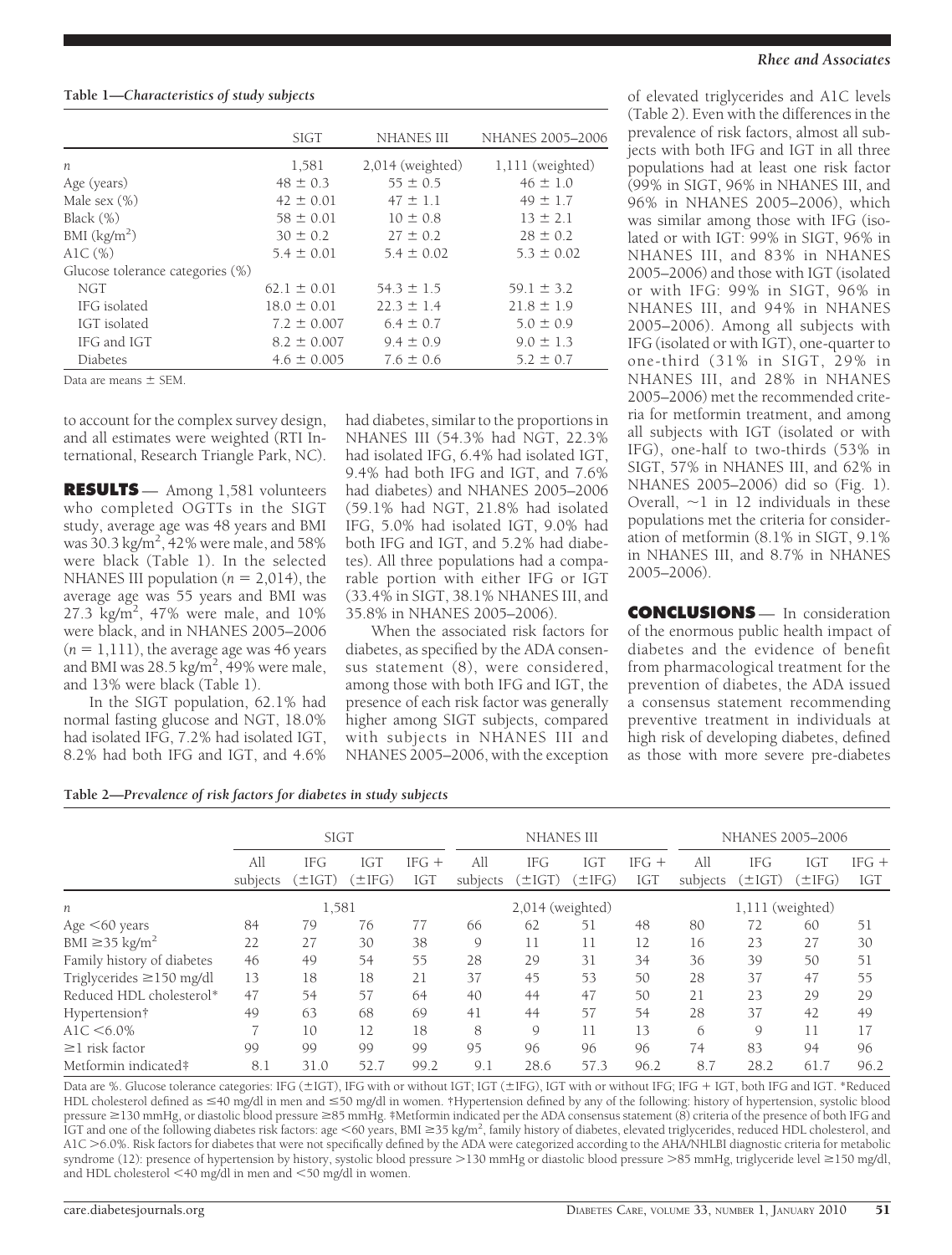*Metformin indicated in many pre-diabetic patients*



Figure 1—Prevalence of metformin indication, stratified by glucose tolerance category. Metformin is indicated per the ADA consensus statement *criteria of the presence of both IFG and IGT and one of the following diabetes risk factors: age 60 years, BMI 35 kg/m2 , family history of diabetes, elevated triglycerides, reduced HDL cholesterol, and A1C* -*6.0% (8). Risk factors for diabetes that were not specifically defined by the ADA were categorized according to the AHA/NHLBI diagnostic criteria for metabolic syndrome (12): presence of hypertension by history, systolic blood pressure* -*130 mmHg or diastolic blood pressure* -*85 mmHg, triglyceride level 150 mg/dl, and HDL cholesterol 40 mg/dl in men and 50 mg/dl in women. Glucose tolerance categories are as follows: IFG 100 –109, FPG levels 100 –109 mg/dl and 2-h postchallenge plasma glucose 140 mg/dl; IFG 110 –125, FPG 110 –125 mg/dl and 2-h postchallenge plasma glucose 140 mg/dl; all IFG, isolated IFG (FPG 100 –125 mg/dl and 2-h postchallenge plasma glucose 140 mg/dl); IGT, isolated IGT; and IFG 100 –125 IGT, all IFG and IGT.*

(both IFG and IGT as well as an additional risk factor) (8). To determine the proportion of individuals who would be targeted by such a recommendation, we examined a relatively healthy population without previously diagnosed diabetes (SIGT) and representative samples of the U.S. population (NHANES III and NHANES 2005– 2006) and found that one-quarter to onethird had pre-diabetes. Among those with IFG, nearly one-third of subjects met the criteria for consideration of metformin treatment to prevent diabetes in accordance with the recent ADA consensus statement, more than one-half of all of the subjects with IGT qualified, and almost all of those with both IFG and IGT qualified. Overall, 8–9% met the recommended criteria. Assuming that our data are generalizable to the U.S. population,  $\sim$  24 million Americans might benefit from pharmacological treatment in addition to lifestyle modification.

The epidemic of diabetes and the insidious onset of its complications have prompted a call for early identification

and preventive treatment of the disease. Diabetes is currently the leading cause of blindness, end-stage renal disease requiring dialysis, and nontraumatic amputations in the U.S. and increases the risk for cardiovascular disease and stroke by twoto fourfold, compared with those without diabetes (1). It is the seventh leading cause of death (1) and in 2007 cost \$174 billion in both direct and indirect health care expenditures (2). In addition, the prevalence of diabetes has been on the rise in the adolescent population (13), indicating that the epidemic is likely to continue into the next generation.

Pre-diabetes, the stage preceding the development of diabetes, increases the risk for the development of diabetes, such that 25–39% of patients with IFG or IGT go on to develop diabetes over a period of 5–10 years (14,15). Moreover, prediabetes alone has been associated with an increased risk for the development of cardiovascular disease (16,17) and microvascular complications typically seen with diabetes (18). Given these risks, prospective studies have been conducted to identify preventive treatment. In addition to lifestyle modification, pharmacological treatment with acarbose (5), rosiglitazone (6), orlistat (19), or metformin (4) has shown efficacy in preventing or delaying the onset of diabetes in individuals with pre-diabetes. The relative risk reduction for diabetes in the pre-diabetic population was 25% over 3.3 years in patients treated with acarbose  $(5)$ , 52–62% over 2–4 years with orlistat (19), 62% over 3 years with rosiglitazone (6), and 26–31% over 2.5–2.8 years with metformin (4). However, because many individuals with pre-diabetes are generally healthy, the benefit of preventive treatment must outweigh any associated side effects or additional risks, particularly because none of these medications have U.S. Food and Drug Administration approval for the indication of diabetes prevention. Gastrointestinal side effects are commonly associated with acarbose (5) and orlistat (19), leading to poor patient compliance, whereas an increased risk of bone loss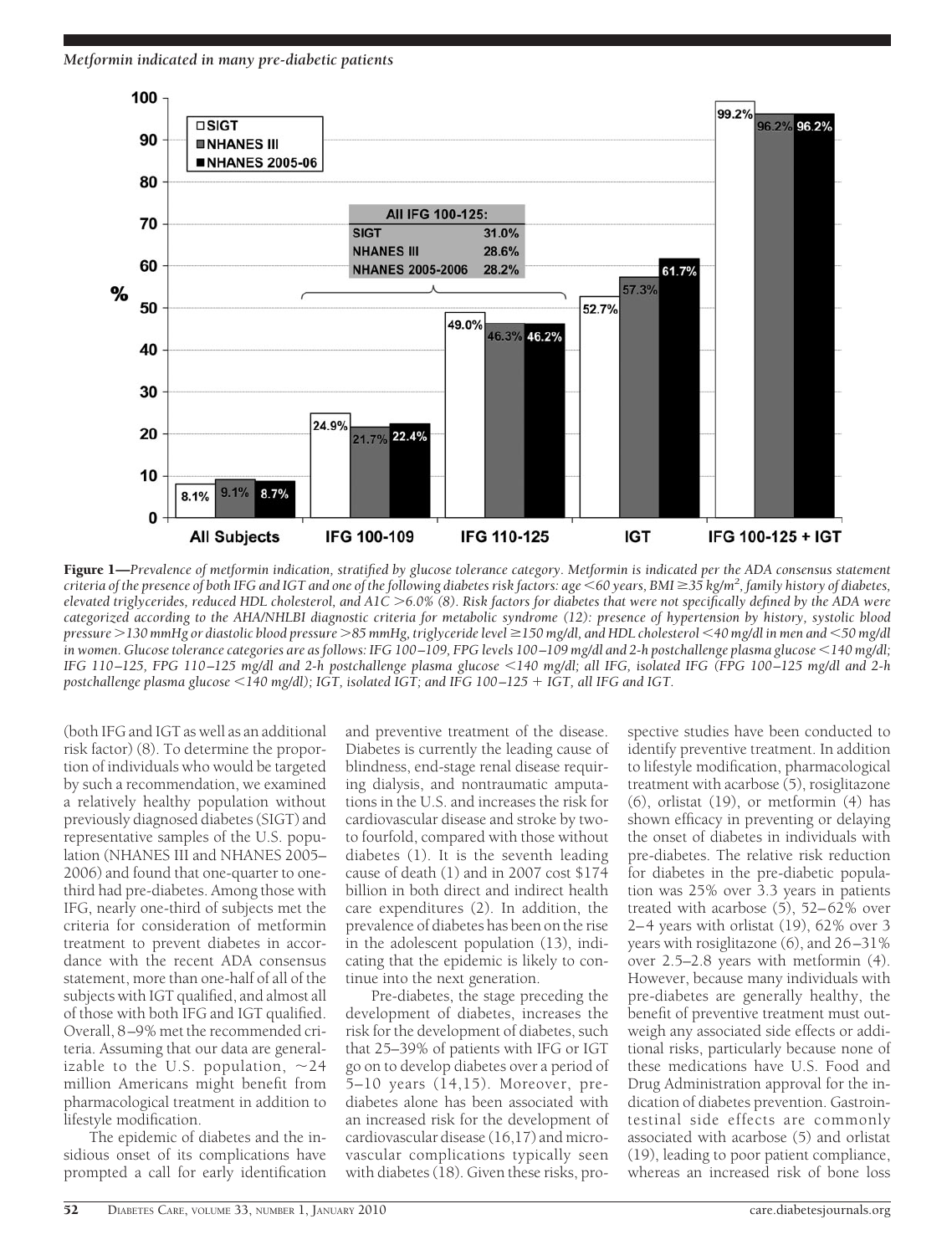(20), worsening or new-onset edema (21), and heart failure (22) are associated with rosiglitazone. Therefore, metformin, which has been used for many years and is both generally well tolerated and relatively safe, has become the leading candidate for preventive treatment.

In addition to the recommendations of the ADA, the American College of Endocrinology (ACE) has recently issued their consensus statement on the management of pre-diabetes (23). Similar to the ADA recommendations, the ACE statement recognizes the need for preventive treatment, beginning with lifestyle modification, but also emphasizes the importance of treating relevant comorbid conditions, such as hypertension, hypercholesterolemia, and obesity, and provides a looser set of criteria regarding the initiation of pharmacological treatment. Acarbose and metformin are their recommended treatments for individuals who are at high risk of developing diabetes, which include, but are not limited to, those with IFG, IGT, and/or the metabolic syndrome, worsening glycemia, cardiovascular disease, nonalcoholic fatty liver disease, a history of gestational diabetes, or polycystic ovary syndrome. Taking into account the target populations as defined by the ADA and the ACE,  $>8\%$  of Americans could benefit from pharmacological treatment to prevent or delay development of diabetes.

Use of pharmacological agents for the many Americans who may benefit from preventive treatment would incur substantial costs: at current generic rates for metformin, possibly  $$4/m$ onth  $\times$  12 months  $\times$  24 million Americans = \$1.15 billion per year. However, several studies suggest that diabetes prevention or delay with metformin is likely to be costeffective and/or cost-saving (24); further evaluation using a variety of cost analysis methods may be required to reach a definitive conclusion regarding the cost of preventive treatment.

To our knowledge, our findings are the first evaluation of the proportion of relatively healthy individuals who might benefit from metformin treatment for the prevention or delay of development of diabetes. However, our study has limitations. Because all SIGT subjects were recruited on a volunteer basis, there may have been a selection bias toward higher family history of diabetes and/or other risk factors for diabetes. Therefore, the SIGT population may represent a group of individuals at higher risk. However, be-

cause many SIGT subjects were recruited from university and health care settings, they may also follow healthier lifestyles, which could offset such a bias. Moreover, the proportion with diabetes or prediabetes in SIGT was no higher than that in NHANES III and was comparable to that in the more recent NHANES 2005– 2006, both of which represent randomized, stratified samples of the American population.

The morbidity, mortality, and cost of the epidemic of diabetes have prompted a call for primary prevention of diabetes in high-risk individuals by the use of metformin in addition to lifestyle changes. To the extent that our findings are representative of the U.S. population, close to 1 in 12 American adults may meet the recommended guidelines for consideration of metformin treatment for diabetes prevention or delay. Notably, eligibility for metformin use appeared to be almost completely determined by impaired glucose metabolism alone, because 99% of the SIGT population and 96% of the NHANES populations with both IFG and IGT had at least one risk factor. Therefore, once the presence of both IFG and IGT has been established, the presence of additional risk factors could almost be assumed, and initiation of metformin should be considered. Moreover, because nearly one-third of all subjects with IFG met the criteria for metformin treatment, providers should perform OGTTs in all patients with IFG to test for the presence of IGT (or unrecognized diabetes) and thereby determine whether they merit consideration of metformin treatment.

**Acknowledgments**— This work was supported in part by grants DK-070715 and RR-017643 (to M.K.R.), HS-07922 and DK-066204 (to L.S.P., W.S.W., P.K., and V.V.), VA HSR&D SHP 08-144 and IIR 07-138 (to L.S.P.), K24-HL-077506, K24-HL-077506, R01-HL-68630, and R01-AG-026255 (to V.V.), and RR-00039.

No potential conflicts of interest relevant to this article were reported.

Parts of this study were presented in abstract form at the 68th Scientific Sessions of the American Diabetes Association, San Francisco, California, 6–10 June 2008.

We thank the other members of the SIGT research group: Jack Kaufman, Aisha Bobcombe, Rincy Varughese, Eileen Osinski, Jade Irving, Amy Barrera, Lennisha Pinckney, Jane Caudle, and Circe Tsui. We also appreciate the support of the Emory General Clinical Research Center and its staff.

### **References**

- 1. Centers for Disease Control and Prevention. *National Diabetes Fact Sheet: General Information and National Estimates on Diabetes in the United States, 2007.* Atlanta, GA, U.S. Department of Health and Human Services, 2008
- 2. American Diabetes Association. Economic costs of diabetes in the U.S. in 2007. Diabetes Care 2008;31:596–615
- 3. Cowie CC, Rust KF, Ford ES, Eberhardt MS, Byrd-Holt DD, Li C, Williams DE, Gregg EW, Bainbridge KE, Saydah SH, Geiss LS. Full accounting of diabetes and pre-diabetes in the U.S. population in 1988–1994 and 2005–2006. Diabetes Care 2009;32:287–294
- 4. Knowler WC, Barrett-Connor E, Fowler SE, Hamman RF, Lachin JM, Walker EA, Nathan DM, the Diabetes Prevention Program Research Group. Reduction in the incidence of type 2 diabetes with lifestyle intervention or metformin. N Engl J Med 2002;346:393–403
- 5. Chiasson JL, Josse RG, Gomis R, Hanefeld M, Karasik A, Laakso M, the STOP-NIDDM Trial Research Group. Acarbose for prevention of type 2 diabetes mellitus: the STOP-NIDDM randomised trial. Lancet 2002;359:2072–2077
- 6. Gerstein HC, Yusuf S, Bosch J, Pogue J, Sheridan P, Dinccag N, Hanefeld M, Hoogwerf B, Laakso M, Mohan V, Shaw J, Zinman B, Holman RR. DREAM (Diabetes REduction Assessment with ramipril and rosiglitazone Medication) trial. Effect of rosiglitazone on the frequency of diabetes in patients with impaired glucose tolerance or impaired fasting glucose: a randomisedcontrolledtrial.Lancet2006;368: 1096–1105
- 7. UK Prospective Diabetes Study (UKPDS). VIII. Study design, progress and performance. Diabetologia 1991;34:877–890
- 8. Nathan DM, Davidson MB, DeFronzo RA, Heine RJ, Henry RR, Pratley R, Zinman B. Impaired fasting glucose and impaired glucose tolerance: implications for care. Diabetes Care 2007;30:753–759
- 9. Phillips LS, Ziemer DC, Kolm P, Weintraub WS, Vaccarino V, Rhee MK, Chatterjee R, Narayan KM, Koch DD. Glucose challenge test screening for prediabetes and undiagnosed diabetes. Diabetologia 2009;52:1798–1807
- 10. Centers for Disease Control and Prevention (CDC), National Center for Health Statistics (NCHS). *National Health and Nutrition Examination Survey Data. Third National Health and Nutrition Examination Survey, 1988 –1994, NHANES III.* Hyattsville, MD, U.S. Department of Health and Human Services, Centers for Disease Control and Prevention, 2009. Available from http://www.cdc.gov/nchs/nhanes/ nh3data.htm. Accessed 4 August 2009
- 11. Centers for Disease Control and Preven-